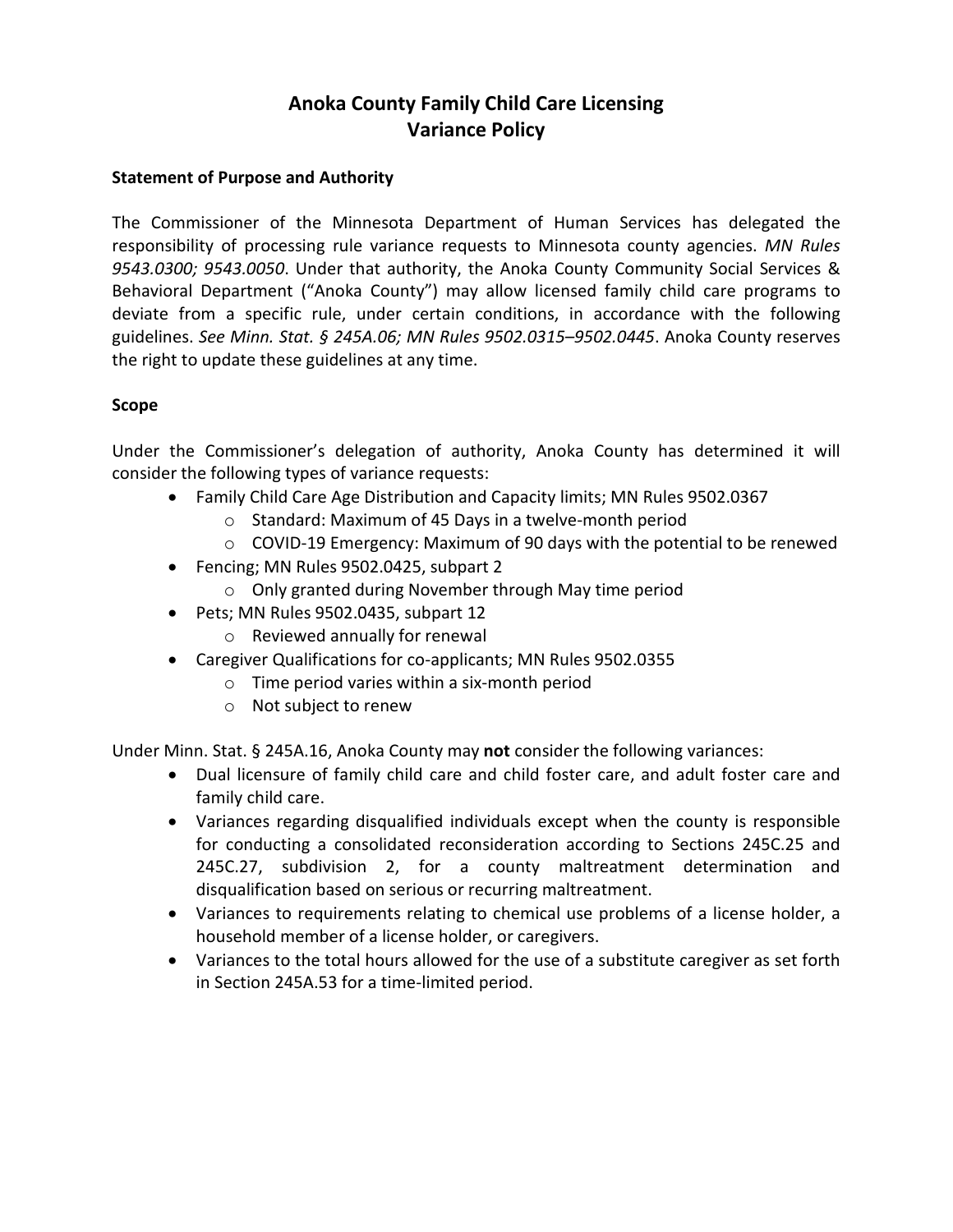### **Procedure**

The following steps are required to submit a variance request: (*see Minn. Stats. § 245A.04, subd. 9; § 245A.16, subd. 1*):

- If you are seeking a capacity variance, complete the Anoka County Capacity Variance Self Evaluation Checklist prior to submitting the variance request.
- Complete the following forms:
	- o DHS-7297-ENG Variance Request: Family Child Care
	- o DHS-7297A-Weekly Attendance Schedule
	- o DHS-7297B Variance Request Notice to Parents
- The request must include the reasons why you need the variance and explain what measures you will take to ensure the health, safety, and protection of the children served by your program.
- The request must state the period of time for which the variance is needed.
- The request must be submitted **prior** to the situation for which you are seeking the variance, *see MN Rules 9502.0335, subparts 8, 8a.* For example, a capacity variance request must be submitted prior to caring for the additional child.
- Submit all completed forms to [childcarelicensing@co.anoka.mn.us](mailto:childcarelicensing@co.anoka.mn.us) or Fax: 763-324-3740.
- Post all approved variances in an area where they are visible to parents and others visiting the program.

Anoka County will:

- Review all variance requests by a Variance Review Committee that will consist of at a minimum, the Family Child Care Licensing ("FCCL") Supervisor, one FCCL Social Worker and either two additional FCCL Social Workers or the Planning & Operation Support Services Manager.
- If the Variance Review Committee determines there are other options available to the license holder/applicant instead of a variance (e.g., change in license class), the variance request will be denied.
- Based on the outcome of the review, the DHS-7297-ENG Variance Request: Family Child Care form will be completed and signed by one of the following; the Family Child Care Licensing Supervisor; the Planning & Operation Support Services Manager or the Community Social Service & Behavioral Services Department Director.
- The completed and signed DHS-7297-ENG form will be returned to the license holder/applicant via the email provided on the form submitted, and a physical copy will be mailed to the address provided on the form.
- Properly completed variance requests will be processed within 10 business days.
- Variance requests incomplete at the time of the review will either be denied, or a member of the Review Committee will make a request for additional information, at which time the 10-business day deadline for processing will no longer apply.

### **Anoka County's decision to grant or deny a variance request is final and not subject to appeal. DHS is not involved in the granting or denying of these variances.**